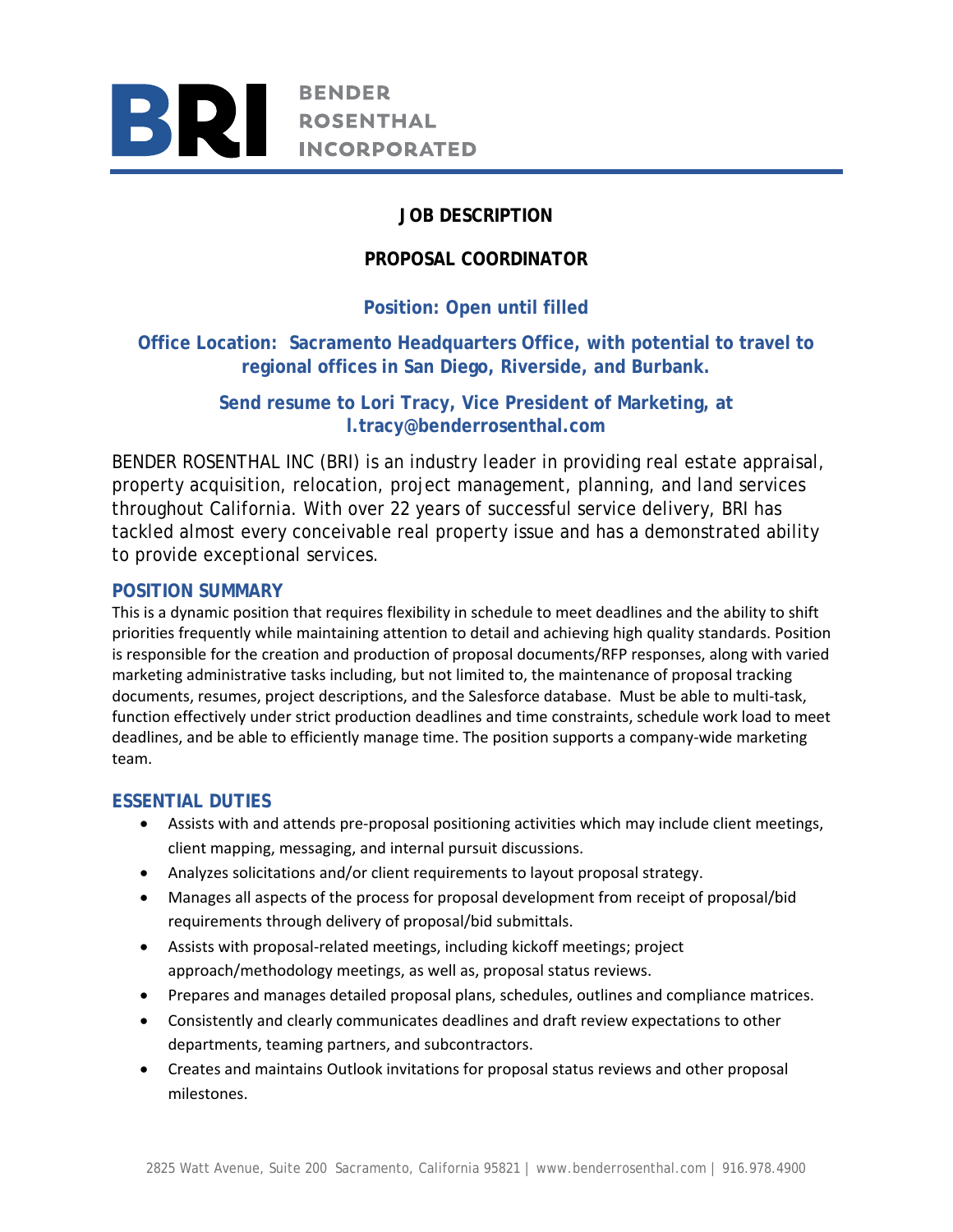

- Coordinates proposal writing assignments with the proposal team members, including page estimates, win themes, and proposal templates.
- Produces initial and final proposal drafts for review by proposal team.
- Manages proposal versioning and quality control to ensure that all proposals meet compliance for submittal.
- Produces proposal submissions, both electronic and paper versions.
- Maintains the Salesforce database.
- Maintains current personnel resumes, project descriptions, other qualifications documents as necessary for proposal.
- Other duties as assigned.

### **MINIMUM SKILLS AND REQUIREMENTS:**

Skills

- Must be proficient in basic computer use (Microsoft Office, including Excel, Access and **SharePoint**
- Basic experience with Salesforce
- Advanced user capabilities with Microsoft PowerPoint and InDesign.
- Familiarity with online research and proposal delivery.
- Flexible and adaptable to a fluid, changing, fast‐paced, and dynamic environment.
- Performs well under pressure to meet deadlines.
- Strong time management skills.
- Detail-oriented with excellent follow-through.
- Works well in a team environment.
- Excellent communication skills, written and verbal.
- Ability to maintain professionalism while communicating with difficult situations.
- Strong analytical and problem-solving skills.

### **QUALIFICATIONS:**

Education

 Bachelors degree in Business, Marketing, English, Journalism, Communications, Engineering, Planning, or a related field, or equivalent experience preferred.

#### Experience

- Minimum of 2 years of comparable professional experience in Marketing, Communications, Business Development or a related field required.
- Intensive and diversified knowledge of proposal principles in the coordination and production of proposals, particularly for the public sector.